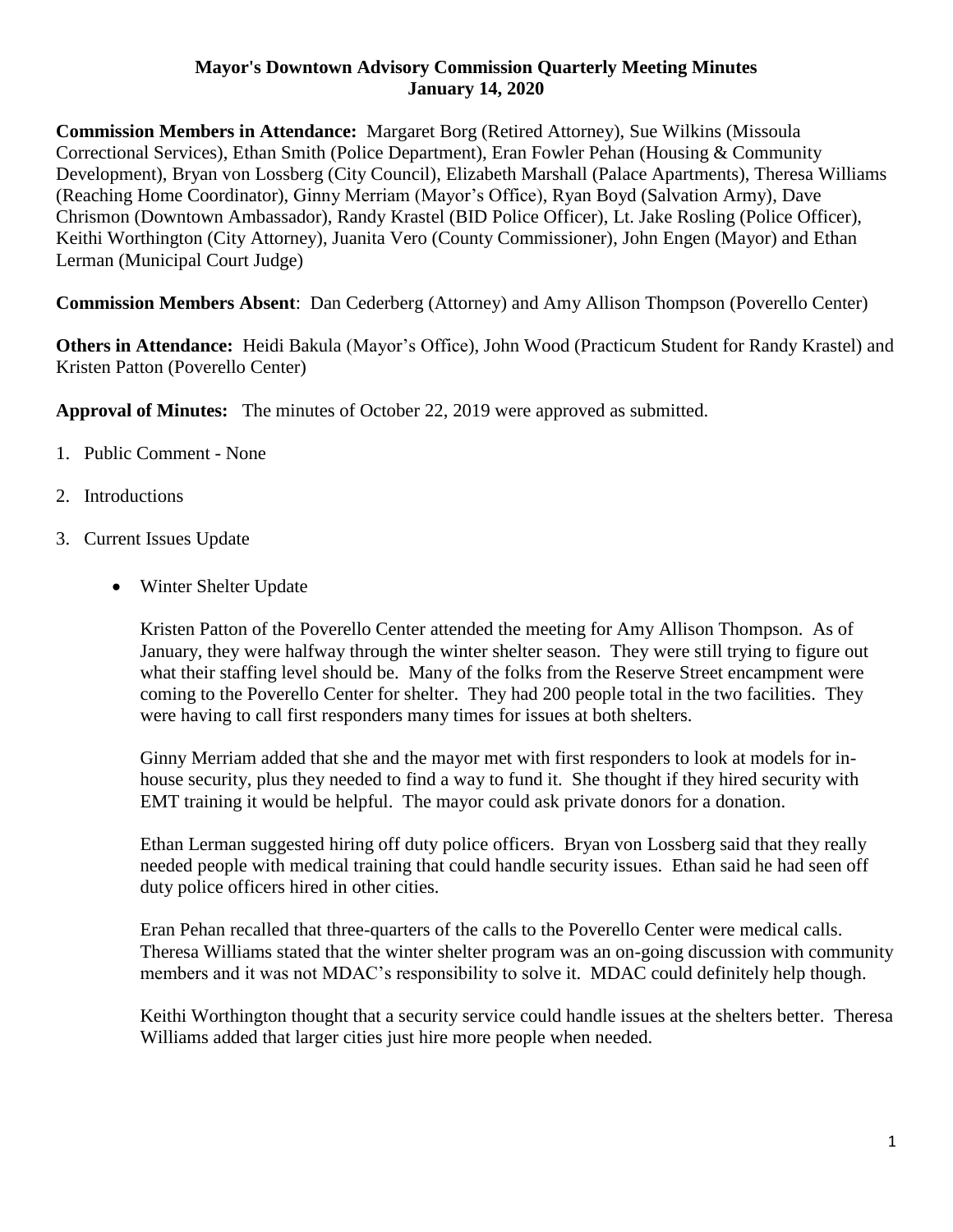Ethan Smith said that the police department was tossing around the idea of a paid officer working at the Poverello Center. The clients tend to feel unwelcomed when police are present in uniform. Hiring an officer would also be very expensive, so private security would be better.

Quality of Life Issues Downtown

Elizabeth Marshall said she did not have much to report because of the weather. Alcohol seems to be a seasonal factor when crowds gather at night on the sidewalk.

Randy Krastel commented that he had not had many downtown calls because everyone was in a shelter, although he responded to the Poverello Center a lot. People do not see him downtown and wonder where he is. He diverted sixteen people from downtown and all but one had gone home. He now has a debit card he can use to help people with expenses, for example, if they need to travel to get to a job or if they cannot apply for a job without ID. Three different banks downtown are funding his debit card. He also makes sure the person he is sending out of Missoula has housing on the other side and can be successful.

Ryan Boyd explained that the Salvation Army was packed with people. Since the Poverello Center was handling distribution of clients to each facility there was no one just hanging around anymore. They also installed a camera at the Salvation Army so they can keep track of what is occurring there. Right now they are helping with rental assistance requests and are giving out some bus tickets.

Dave Chrismon talked about the graffiti on the Union Club, which caused thousands of dollars in damage. They cannot paint over brick since it is a historic building. Lately the graffiti downtown has been up high and they cannot address it due to liability issues. The downtown area has been amazingly calm. There were a few folks with serious mental issues, but not many people were out and about. The trash, vomit and defecation were half as bad. The Clarkfork Inn by the Poverello Center had been a problem as far as people's behavior, trash in the alley and people just hanging out.

Keithi Worthington added that they had seen an increase in citations for trespassing, assault and criminal mischief at the Poverello Center due to the amount of people seeking shelter. She thought it would be good to have more coordinated knowledge about folks going through the system.

Randy said he spoke with a social worker at St. Patrick's Hospital that had funding to get people home. He is looking into working with her.

Ethan Lerman asked about the people being trespassed every night from the Poverello Center and what happens to them. Theresa Williams said they set up meetings with their providers to problem solve. The Poverello Center really needs to let her know who these people are, and they have been doing that. Theresa then follows those people to see where they end up. Sometimes its jail or the state hospital.

Keithi thought it would be good to know who is being trespassed and if there is an intervention. Theresa said she would work with the Poverello Center on a communications plan.

Randy said that many times there were circumstances where people were waiting on a payee. Theresa said that the Coordinated Outreach Team could help get that information.